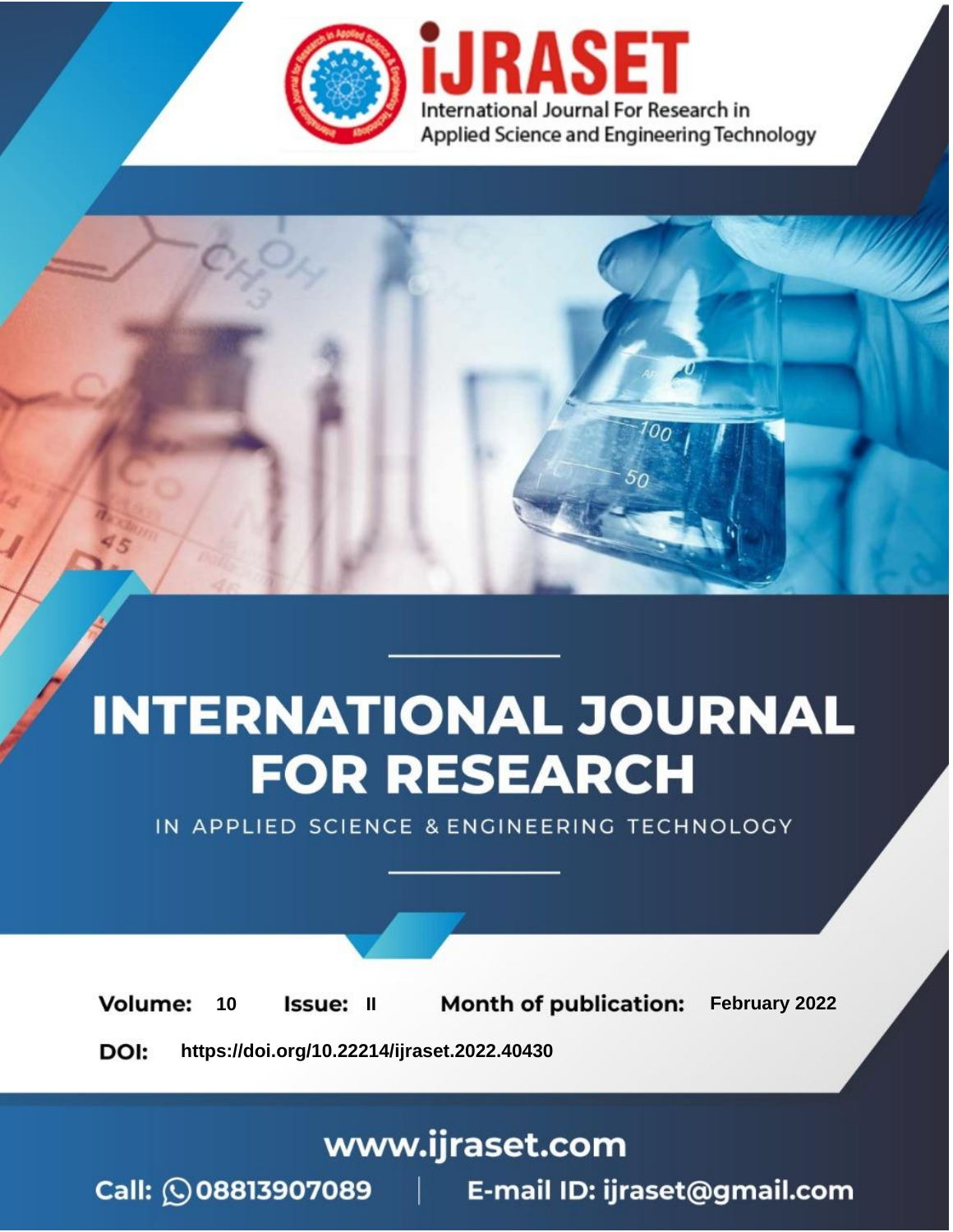

### **A Survey on Prediction of COVID-19 Using Machine Learning**

Vaishnavi Bhong<sup>1</sup>, Deepali Rane<sup>2</sup> *1 Student, <sup>2</sup>Professor, Computer Engineering, DYPCOE, Akurdi, Pune*

*Abstract: Coronavirus (COVID-19) is an irritation infection from another infection. The infection causes respiratory disease (like flu) with indications, for instance, cool, hack and fever, and in logically genuine cases, the issue in relaxing. COVID-2019 has been seen as an overall pandemic and a couple of assessments are being driven using distinctive numerical models to foresee the presumable headway of this epidemic. These numerical models subject to various components and examinations are needy upon likely tendency. Here, we introduced a model that could be helpful to foresee the spread of COVID-2019.Foreseen the expected examples of COVID-19 impacts in India reliant on information accumulated from Kaggle. With the regular information about affirmed, demise and recuperated cases across India for over the time length helps in foreseeing and assessing the not all that removed future. Prior to creating the models, a correlation coefficient analysis between various dependent and independent features was performed to establish the strength of the association between each dependent and*  independent feature of the dataset. The training dataset was used to train the models 80% of the time, while the testing dataset *was used to test the models 20% of the time.*

*Keywords: Covid-19, pre-processing, classifier algorithm, feature extraction, SVM etc.*

#### **I. INTRODUCTION**

Coronavirus disease (COVID-19) is an infectious disease caused by a newly discovered coronavirus. Most people infected with the COVID-19 virus will experience mild to moderate respiratory illness and recover without requiring special treatment. Older people, and those with underlying medical problems like cardiovascular disease, diabetes, chronic respiratory disease, and cancer are more likely to develop serious illness. Coronavirus or COVID-19 show early symptoms of Disease and hence this is where our project (CORONAVIRUS DETECTION USING MACHINE LEARNING) come into use. This Model of Coronavirus Detection uses a sophisticated use of Android and Machine Learning to Predict weather a Person has a Chance of having corona virus or is this early symptom of the same.

#### **II. RELATED WORK**

#### *A. Supervised Machine Learning Models for Prediction of COVID‑19Infection using Epidemiology Dataset*

#### Author, L. J. Muhammad, Ebrahem A. Algehyne

Utilizing epidemiology labelled dataset for positive and negative COVID-19 cases in Mexico, supervised machine learning models for COVID-19 infection were created using learning methods such as logistic regression, decision tree, support vector machine, naive Bayes, and artificial neutral network. Prior to creating the models, a correlation coefficient analysis between various dependent and independent features was performed to establish the strength of the association between each dependent and independent feature of the dataset.

#### *B. CoviNet: Automated COVID-19 Detection from X-rays using Deep Learning Techniques*

#### Author: Samira Lafraxo, Mohamed El Ansari

In the medical field, the use of machine learning approaches for automatic diagnostics has recently become an important tool for clinicians. Several recent deep learning-based studies have been widely used on chest X-rays to detect the novel coronavirus. Coronavirus has killed thousands of people worldwide due to its ease of transmission. As a result, developing new systems for accurate and fast COVID19 detection is becoming increasingly important. X-ray Radiology professionals use imaging to diagnose coronavirus. However, this procedure takes a long time.

#### *C. Early detection of COVID19 by deep learning transfer Model for populations in isolated rural areas* Author: M. Qjidaa, Y. Mechbal, M. Maaroufi

To combat the spread of COVID 19, the World Health Organization recommends widespread use of COVID 19 tests. Unfortunately, these tests are prohibitively expensive and are not available to people living in rural or remote areas. Furthermore, many rural and remote areas cannot afford the large-scale implementation of COVID-19 tests, which are extremely expensive, so having parallel diagnostic / test procedures that use artificial intelligence and machine learning and also take advantage of historical data will be extremely useful. It can also aid in the selection of those who will be tested first.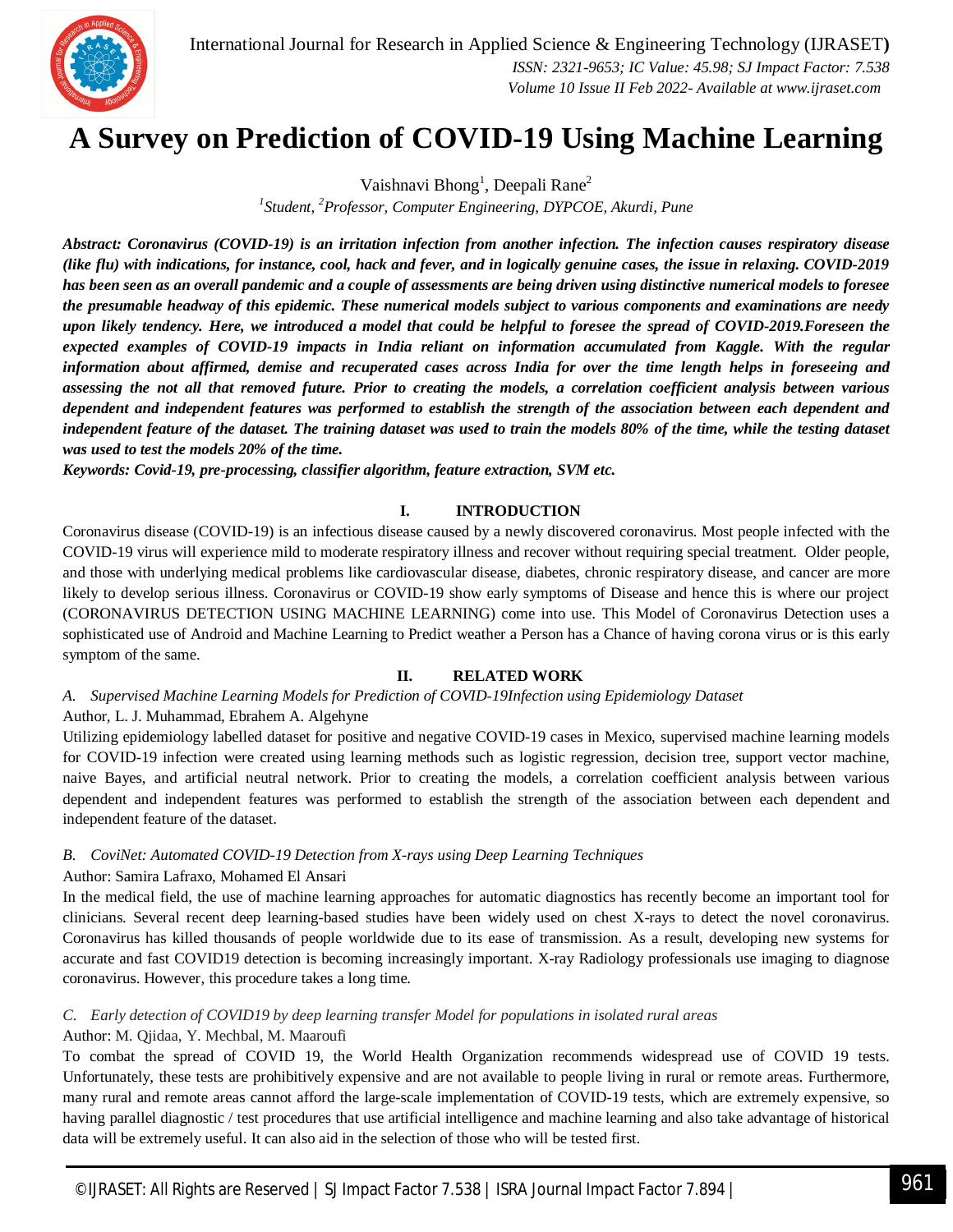

International Journal for Research in Applied Science & Engineering Technology (IJRASET**)**  *ISSN: 2321-9653; IC Value: 45.98; SJ Impact Factor: 7.538 Volume 10 Issue II Feb 2022- Available at www.ijraset.com*

#### *D. A Novel Deep Convolutional Neural Network Model for COVID-19 Disease Detection*

#### Author: Emrah Irmak

The most significant effect of this novel coronavirus is its tremendous contagiousness, which brings life to a standstill. COVID-19 diagnosis research has started to gather a lot of traction as soon as data on the nature of this hazardous virus is collected. Currently, the gold standard for diagnosing COVID-19 disease is based on swabs from the nose and throat, which is time-consuming and prone to human error.

These tests' sensitivity is insufficient for early detection. These drawbacks highlight the importance of developing a fully automated COVID-19 disease diagnostic system based on deep learning approaches and widely available X-ray procedures.

#### *E. A Survey of Medical Image Analysis Using Deep Learning Approaches*

#### Author: Aasia Rehman, Dr. Muheet Ahmed Butt

Medical Image Analysis has become a burgeoning topic of study, thanks to the advancement of Deep Learning algorithms.

Medical image analysis typically refers to the use of a variety of image modalities and techniques to obtain images of the human body, which may then be used by medical professionals to diagnose and treat patients.

This paper covers numerous improvements in Medical Image Analysis that have been made utilising DL approaches for various pattern recognition applications.

#### *F. A New Classification Model Based on Stacknet and Deep Learning for Fast Detection of COVID 19 Through X Rays Images* Author: Jalal RABBAH, Mohammed RIDOUANI

With over seven million verified cases, the Coronavirus (COVID-19) is still spreading over the world. The findings could be significant if lockdown limitations are eased, and they underscore the need for the development of increasingly effective tools to combat the spread of illnesses and help successfully identify new infections more rapidly, at a reasonable cost, and with a low error rate.

#### *G. Towards Framework for Edge Computing Assisted COVID-19 Detection using CT-scan Images*

#### Author: Amit Kaul, Uttam Ghosh

The growing COVID-19 pandemic has shown the limitations of our current medical systems. Automated diagnostic research is needed to speed up the procedure while preserving accuracy and lowering processing needs.

Using Deep Learning approaches, an IoT and edge computing based architecture is suggested in this work to automatically diagnose COVID-19 from CT images of patients.

#### *H. Rapid Implementation of COVID-19 AI Assisted Diagnosis System Based on Supercomputing Platform*

#### Author: Bo Kang , Jia Guo, Xiangfei Meng

Aiming at the needs of large-scale training and computing of high performance problems on deep learning, the platform uses resource management and task scheduling as means to analyze and study the limitations of power-aware resource management methods, task scheduling models, and current scheduling algorithms to develop refined resource management scheduling technology, combined with fine scheduling under multidimensional constraints such as authority and function, to meet the efficient scheduling of operations and achieve efficient use of resources

#### *I. A review on the mobile application Developed for COVID-19: An exploratory analysis 7 August 2020*

#### Author: Muhammad Nazrul lslam,lyolitalslam,kazi Md munim

Systematic search criteria and selection, Data analysis, noticing- collecting-thinking approach, inclusion and exclusion process flowchart used. future scope can use multiple methods To collect and analyse data to investigate the validity of our Findings

#### *J. QuantifyingCOVID-19 content in the online Health opinion warusing machine learning 11 may 2020*

#### Author:, Richard Sear,Nicholas Johnson Restrepo, Nicolás Velásquez Sara El Oud

LatentAllocation(LDA),coherencealgorithms(CA), coherencemetric (CV), mechanistic model

Further research is also required to formulate the results across all platforms into Detailed, actionable consequences for policy makers. These Limitationswill be addressedin future work.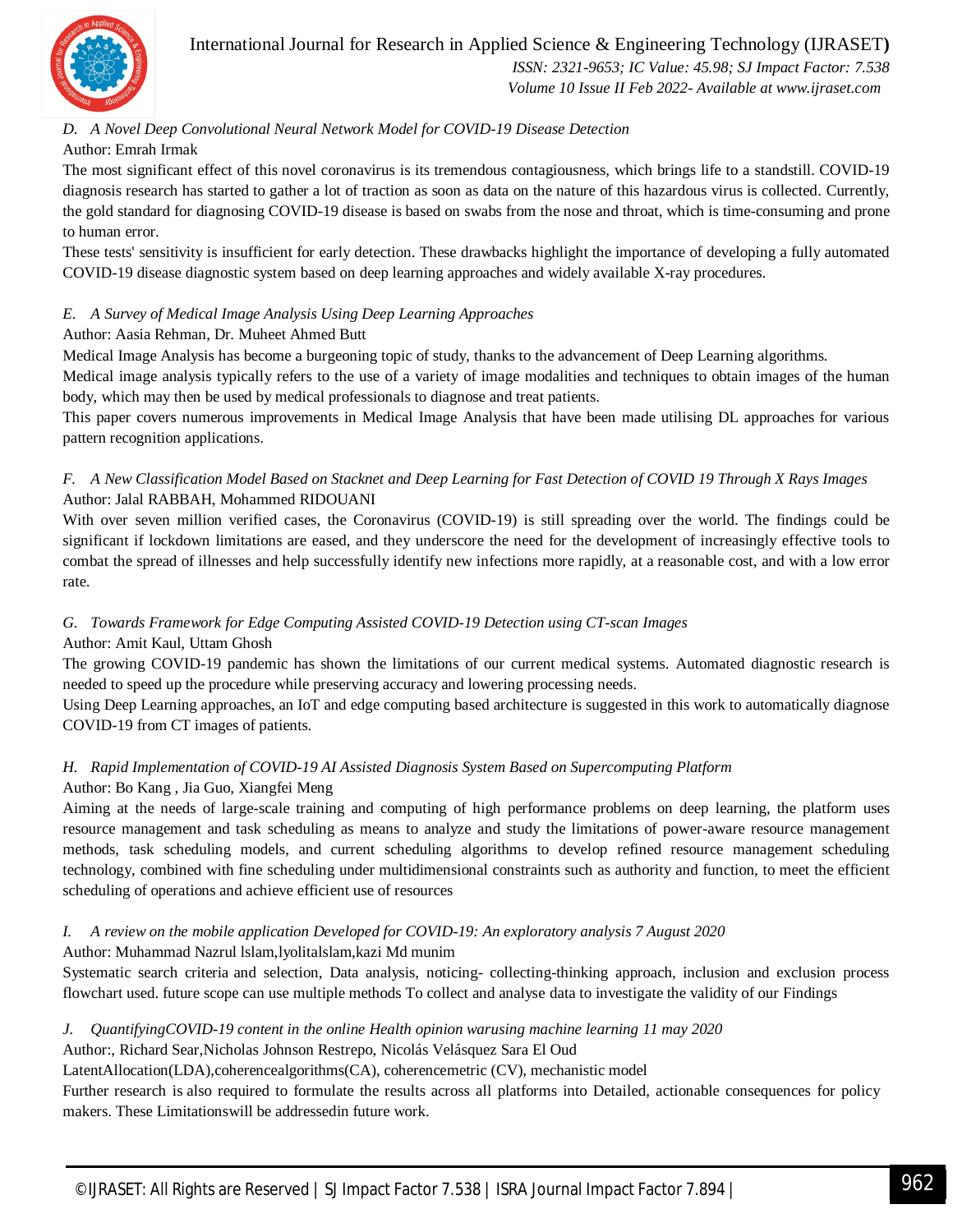

International Journal for Research in Applied Science & Engineering Technology (IJRASET**)**  *ISSN: 2321-9653; IC Value: 45.98; SJ Impact Factor: 7.538*

 *Volume 10 Issue II Feb 2022- Available at www.ijraset.com*

*K. COVID-19 Outbreak Predictionwith Machine Learning 23 April 2020*

Author: Sina F. Ardabili, Amir Mosavi ,Pedram Ghamisi

Genetic Algorithm (GA), Particle Swarm Optimization (PSO), Multi-layered perceptron (MLP),Adaptive neuro fuzzy inference system (ANFIS) difficulty of infection areas, and the slight discrepancy between COVID-19 and other viral pneumonia in chest CT.

#### **III. METHOD**

The first step in the machine learning process is to collect data separately, from a range of sources.

The following stage is to correct the pre-processed data in order to resolve data-related difficulties and save storage space by eliminating invalid file data in order to choose useful data. However, the value of the dataset may be too high for the system to make a decision, so machine learning algorithms are designed to analyse data and extract useful and novel knowledge or hidden patterns or information from past experiences using other concepts such as statistics, theory control, and probability, among others.



Figure: Advance System Architecture

Supervised machine learning techniques are used in this study to develop predictive models for COVID-19 infection using an epidemiology labelled dataset for positive and negative COVID-19 cases in Mexico, as well as supervised learning algorithms such as decision tree, logistic regression, and naive Bayes, support vector machine, and artificial neural network.

Much work has already been done to diagnose and predict COVID-19 infection and recovery using artificial intelligence. Data mining predictive models for COVID-19 patients' recovery were constructed using four data mining methods, however the model based on the decision tree had the highest accuracy of 99.85 percent. Convolutional neural networks were used to build innovative coronavirus predictors using x-ray pictures. For the automatic prediction of 2019-nCoV patients, the deep learning technique, which is one of the sub-branches of ML and is inspired by the structure of the human brain, is applied. This method included genome analysis using ML-controlled digital signal analysis, augmented decision-making, and Spearman's rank correlation coefficient analysis for validation. The study's findings support the scientific theory that the 2019-nCoV pandemic is caused by a bat, and the pandemic is classified as Sarbecovirus within the beta coronavirus family. The study's findings revealed that the RestNet pre-trained model had the best accuracy of the three models, at 98 percent. As a result, the model can assist health workers in making highperformance decisions in clinical practise, and it can also detect 2019-nCoV in the early stages of infection.

#### **IV. CONCLUSION AND FUTURE WORK**

Hence, we can conclude that the application building for the coronavirus detection can be successfully implemented and all the modules in the plan can be easily used to build a platform that runs on a Machine Learning algorithm. We plan to implement this module as soon as possible and can promise a application that is reliable and free from bugs, which can show great results for the better of a individual health and also the mankind. Not only corona virus but all the diseases can be added into the application so that the person can add symptoms and it can tell the current illness of the user. This app can be integrated with many physical devices like fitness band and many other devices to track proper health and fitness of a person and provide them with a better living This approach aids in addressing the issue of societal imbalance by dramatically reducing crime while also reducing the workload of police officers. In light of the current Covid-19 scenario, the system is also tested for accuracy when masks are made mandatory in public locations. This section yielded encouraging findings as well. Inside the campus, the system is installed and tested. With cloud architecture, a wide network of this system may be developed in the future by connecting several cameras into this system, and the accuracy and speed of tracing criminals can be checked at any location and time.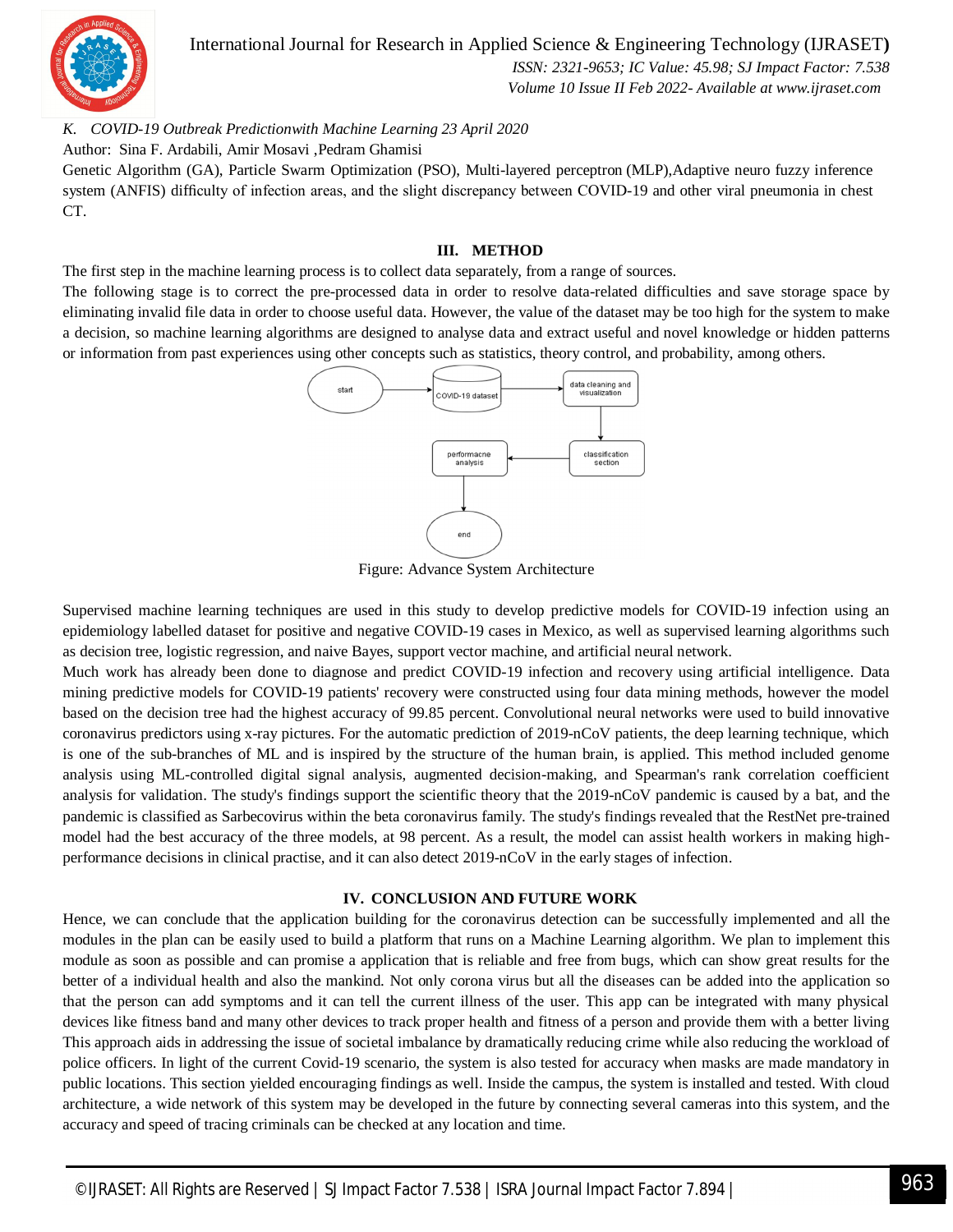

International Journal for Research in Applied Science & Engineering Technology (IJRASET**)**

 *ISSN: 2321-9653; IC Value: 45.98; SJ Impact Factor: 7.538 Volume 10 Issue II Feb 2022- Available at www.ijraset.com*

#### **V. ACKNOWLEDGMENT**

The authors would like to thank the publishers and researchers for making their resources available and also thank the college authority for providing the required infrastructure and support. Finally, would like to extend our heartfelt gratitude to friends and family members

#### **REFERENCES**

- [1] J. Muhammad · Ebrahem A. Algehyne· Sani Sharif Usman · Abdulkadir Ahmad · Chinmay Chakraborty·I. A. Mohammed." Supervised Machine Learning Models for Prediction of COVID‑19 Infection using Epidemiology Dataset" SN Computer Science (2021).
- [2] WHO coronaviruses (COVID-19). Retrieved March 30, 2020 from https://www.who.int/emergencies/diseases/novel-coronavirus-2019.
- [3] Prasad, Sharda, Varsha Potdar, Sarah Cherian, Priya Abraham, and Atanu Basu. "Transmission electron microscopy imaging of SARS-CoV-2." The Indian journal of medical research (2020).
- [4] Leppard, Gary G. "Evaluation of electron microscope techniques for the description of aquatic colloids." In Environmental particles, pp. 231-289. CRC Press, 2019.
- [5] Kalipe, G., Gautham, V., Behera, R. K. (2018, December). Predicting malarial outbreak using Machine Learning and Deep Learning approach: A review and analysis. In 2018 International Conference on Information Technology (ICIT) (pp. 33-38). IEEE.
- [6] Adrien PG, Yunpeng G, Gregory M, et al. A comparison of supervised machine learning algorithms for mosquito identification from backscattered optical signals. Ecol Inform. 2020;58:101090.
- [7] Ahmad IS, Bakar AA, Yaakub MR, et al. A survey on machine learning techniques in movie revenue prediction. SN Comput Sci. 2020;1:235. https ://doi.org/10.1007/s4297 9-020-00249 -1.
- [8] Asadi H, Dowling R, Yan B, Mitchell P, et al. Machine learning for outcome prediction of acute ischemic stroke post intra-arterial therapy. PLoS ONE. 2014;9:2.
- [9] Ayyoubzadeh SM, Ayyoubzadeh SM, Zahedi H, et al. Predicting COVID-19 incidence through analysis of Google trends data in Iran: data mining and deep learning pilot study. JMIR Public Health Surveill. 2020;6(2):e18828.
- [10] Daniel R, Schrider A, Kern D. Supervised machine learning for population genetics: a new paradigm. Trend Genet. 2018;34–4:301–12.
- [11] Deborah JR. How to Interpret a Correlation Coefficient r. Dummies. https ://www.dummi es.com/educa tion/math/stati stics /howto-inter pret-a-corre latio ncoefficien t-r/. Accessed 12th Jul 2020.
- [12] Dianbo L, Leonardo C, Canelle P et al. (2020) A machine learning methodology for real-time forecasting of the 2019-2020 COVID-19 outbreak using Internet searches, news alerts, and estimates from mechanistic models, https ://arxiv .org/abs/2004.04019 .
- [13] Edison O, Mei UW, Anthony H et al. (2020) COVID-19 coronavirus vaccine design using reverse vaccinology and machine learning. bioRxiv preprint doi: https://doi.org/https ://doi.org/10.1101/2020.03.20.00014 1.